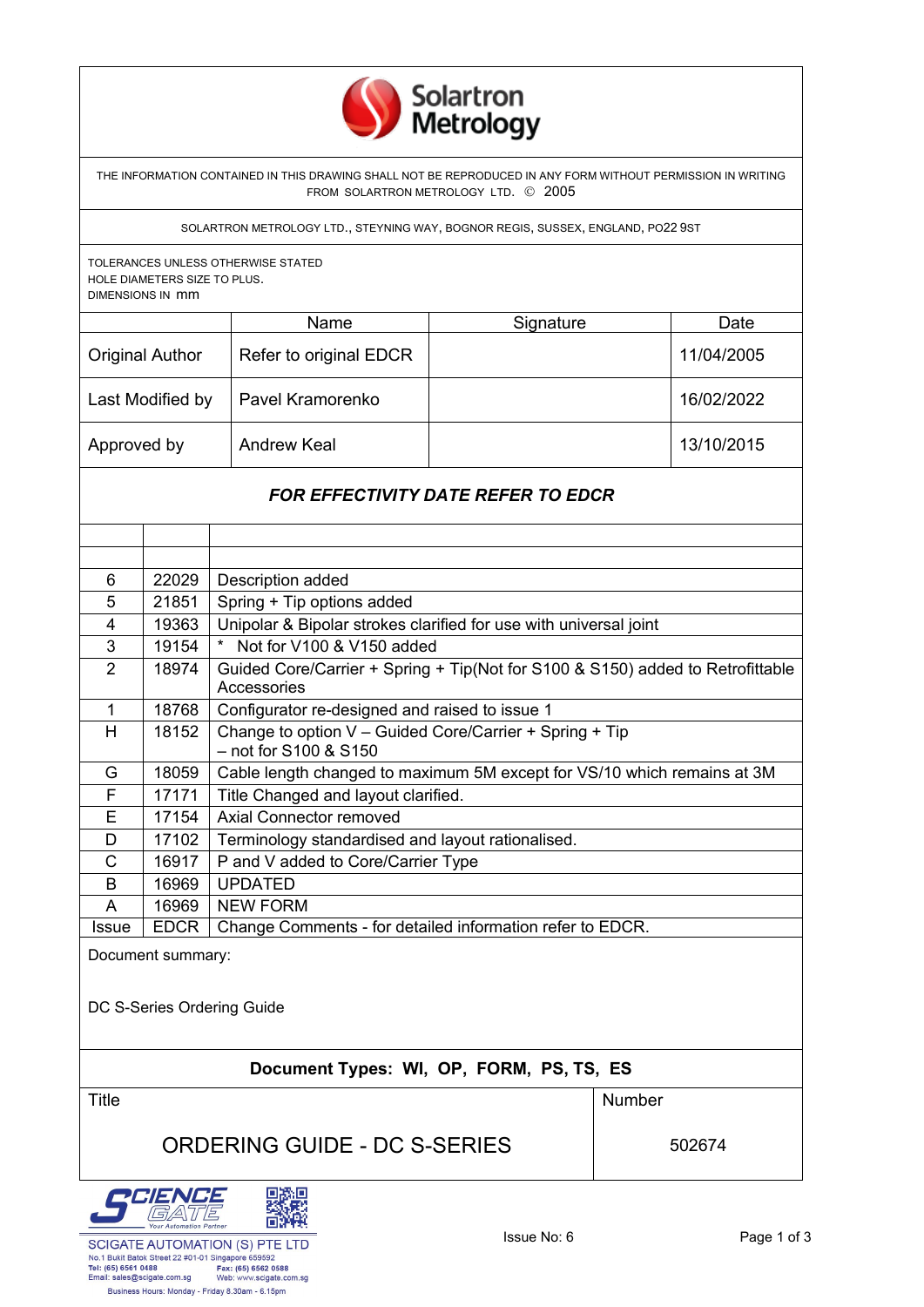*ALL COPIES OF THIS DOCUMENT MUST BE CONFIRMED AS LATEST ISSUE*